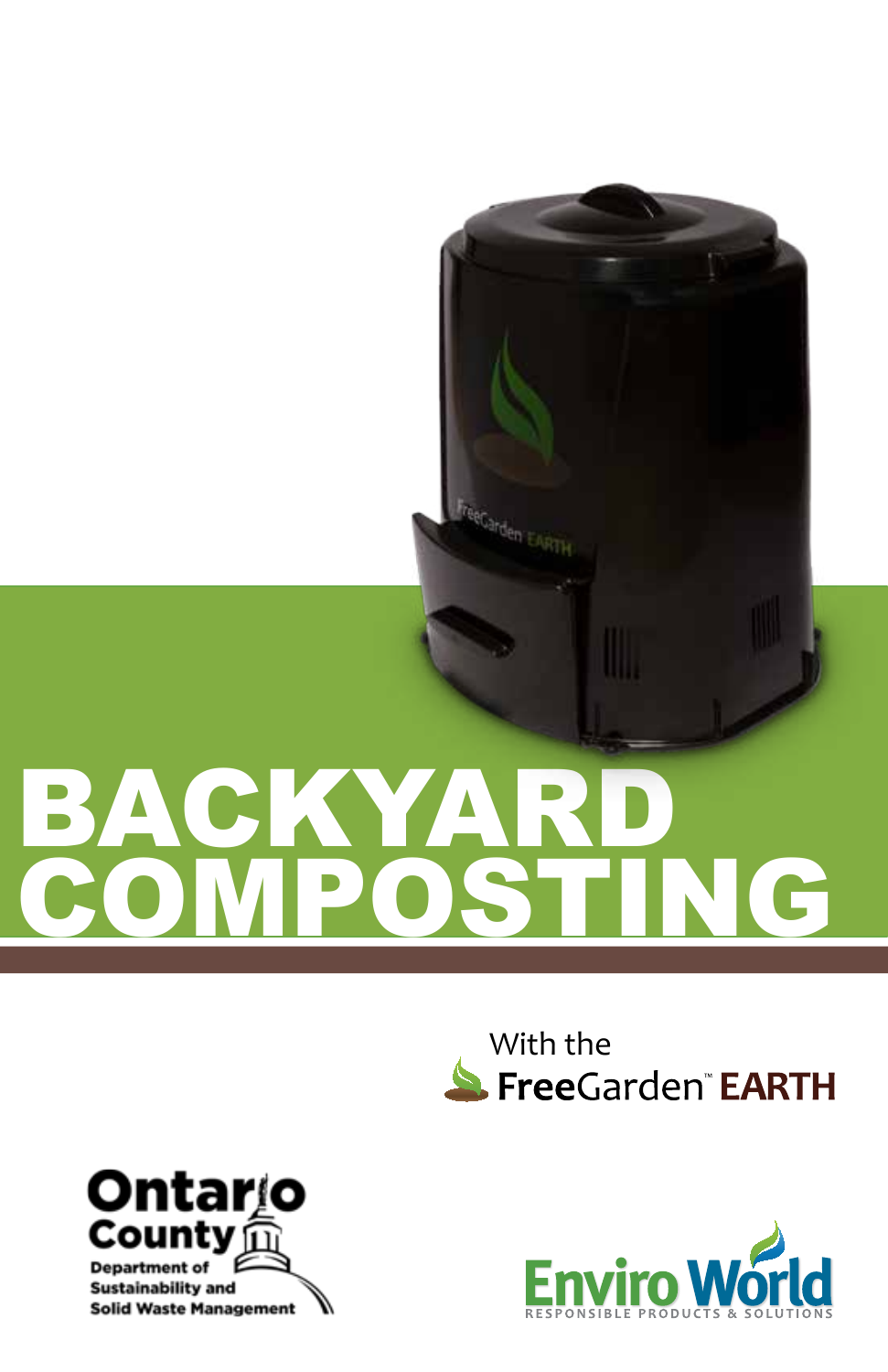### **www.enviroworld.com**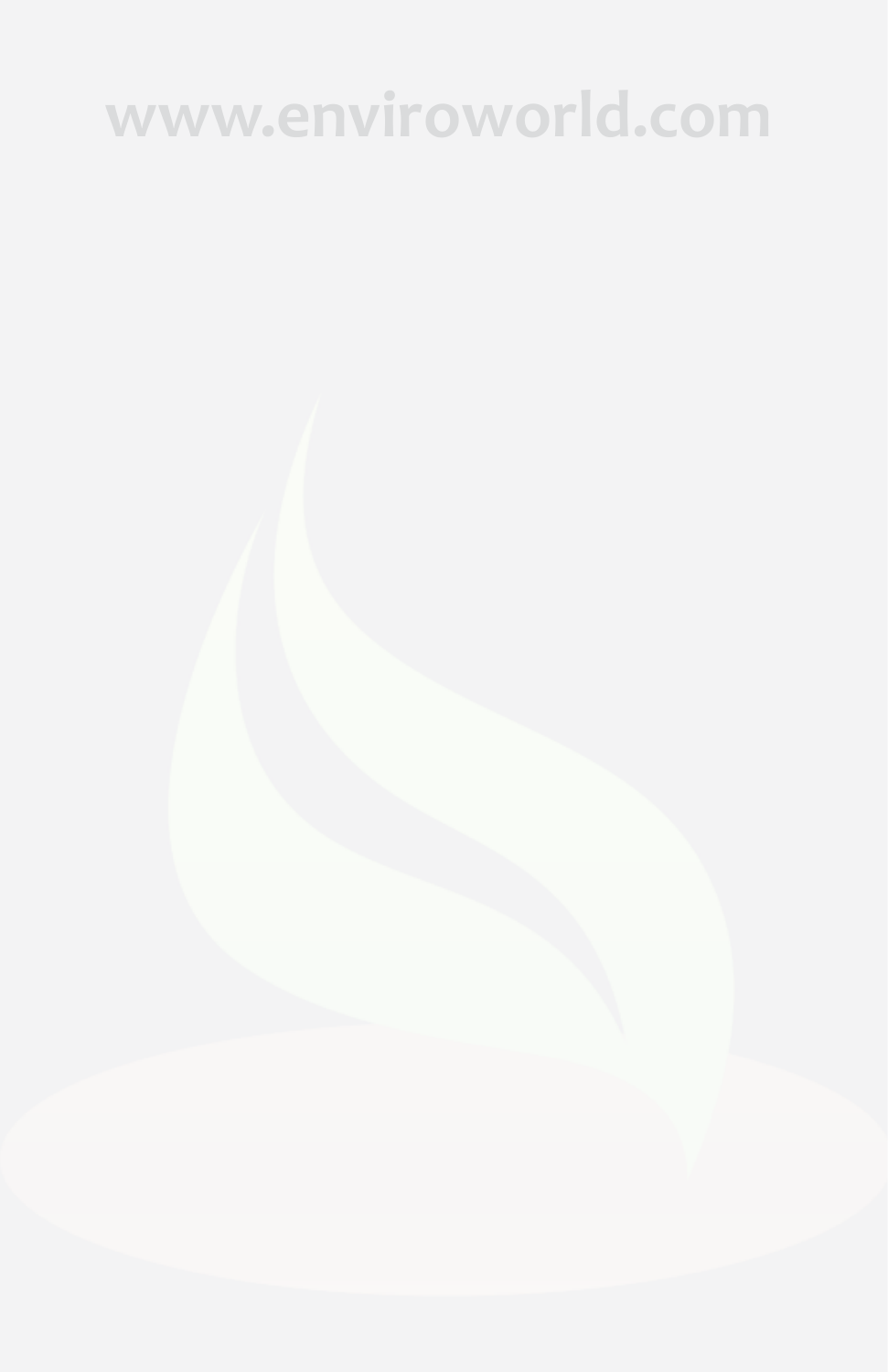### **Introduction**

Backyard composting with the FreeGarden™ EARTH is easy and rewarding. Composting requires remarkably little effort considering the many benefits it provides for the environment and your community in addition to your lawns, gardens, and houseplants.

Compost enriches soil by conditioning it to foster healthy plant growth. Similar to peat moss, compost helps soil retain oxygen, nutrients, and natural antibiotics to help plants resist disease. Compost also helps soil retain water, which conserves water by reducing the need for excess watering. By amending soil with all-natural compost, homeowners can enjoy fertilizer-free and chemical-free lawns and gardens.

Composting is also a significant component of municipal waste reduction. About half of collected household refuse is compostable organic material. Sending organic waste to landfill squanders its many potential benefits and contributes to environmental problems like water table contamination and greenhouse gasses. Backyard composting combined with recycling, curbside organic recycling, and yard waste collection programs results in up to 85% less 'garbage' collected, transported, processed and sent to landfill. So composting doesn't just help save the planet, it helps save your tax dollars too!

### **Quick Start**

### **PLACE** your FreeGarden™ EARTH

Choose a convenient location with good drainage.For optimal results you can first turn the soil under the compost bin and put down a wire, mesh or porous base if you wish. Secure the bin with the supplied pegs. Always close the lid and rotate to the lock position when not adding materials or maintaining the pile.

#### **ADD** material

Put an initial 4-to-6 inch base of dead plants, twigs or branches in the bottom of the bin. Add material in layers of 'greens' and 'browns'. Add a layer of chopped 'green' kitchen and garden organics, then cover with dry 'brown' organics like leaves, twigs or shredded paper. For optimal results, add more browns than greens, and soil or finished compost can be sprinkled on top. Food residuals should be completely covered. Add enough moisture so the pile is about as wet as a wrung-out sponge. Don't add meats, fish, oils, fats, or pet waste.

**MIX** occasionally (every 1-2 weeks) by turning the pile with a compost turner, pitchfork or shovel to aerate. (Don't mix freshly added layers.) Check moisture regularly; add water if it's too dry,or browns if it's too wet.

**CONTINUE** adding new materials in layers on top. Within the first week, you should notice the pile is warm and may have a slightly sweet, pleasant smell – your compost is "cooking"!

#### **HARVEST**

Remove finished compost as needed after 8-12 weeks through the lower harvest door for use on gardens, lawns, trees, shrubs and houseplants.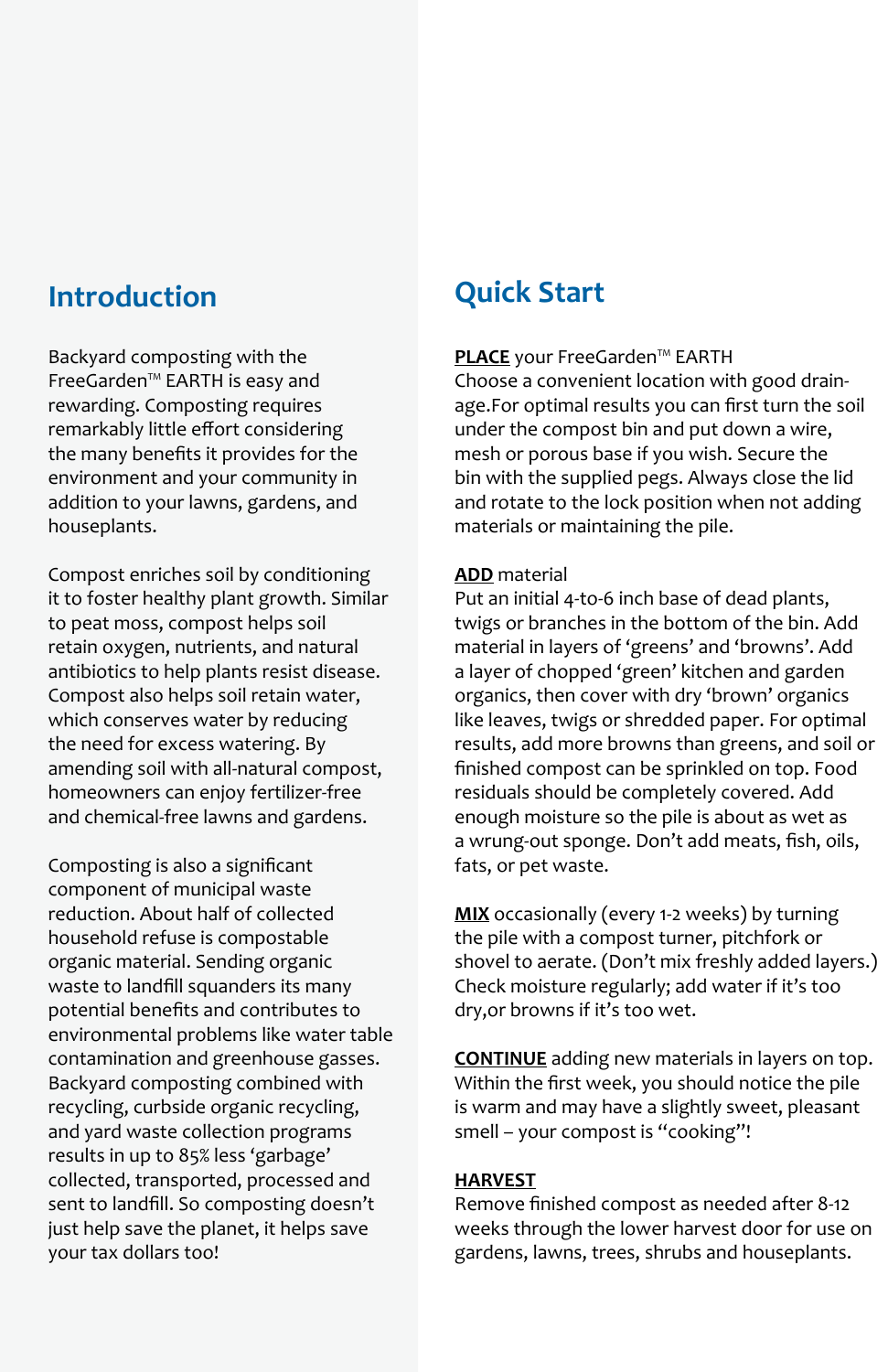

### **Placement and Installation**

The best location for your FreeGarden™ EARTH is the one that's most convenient to your kitchen and available for year-round access. A maintained compost bin has a mild and pleasant aroma, so there's no reason to place your bin far from the house. Composting works in all weather, so a short trip out to the pile in the rain or snow is certainly more enjoyable than a long one.

For an ideal installation, remove any sod and turn the soil at the chosen location for drainage and to encourage microbes and worms to help with your composting. Chicken wire or a meshscreen can be used as a base to discourage occasional pests.

Attach the front harvest door and top lid. Secure the bin to the ground with the supplied pegs.

An initial layer of small branches can be placed at the bottom of the bin for ideal air circulation if desired.

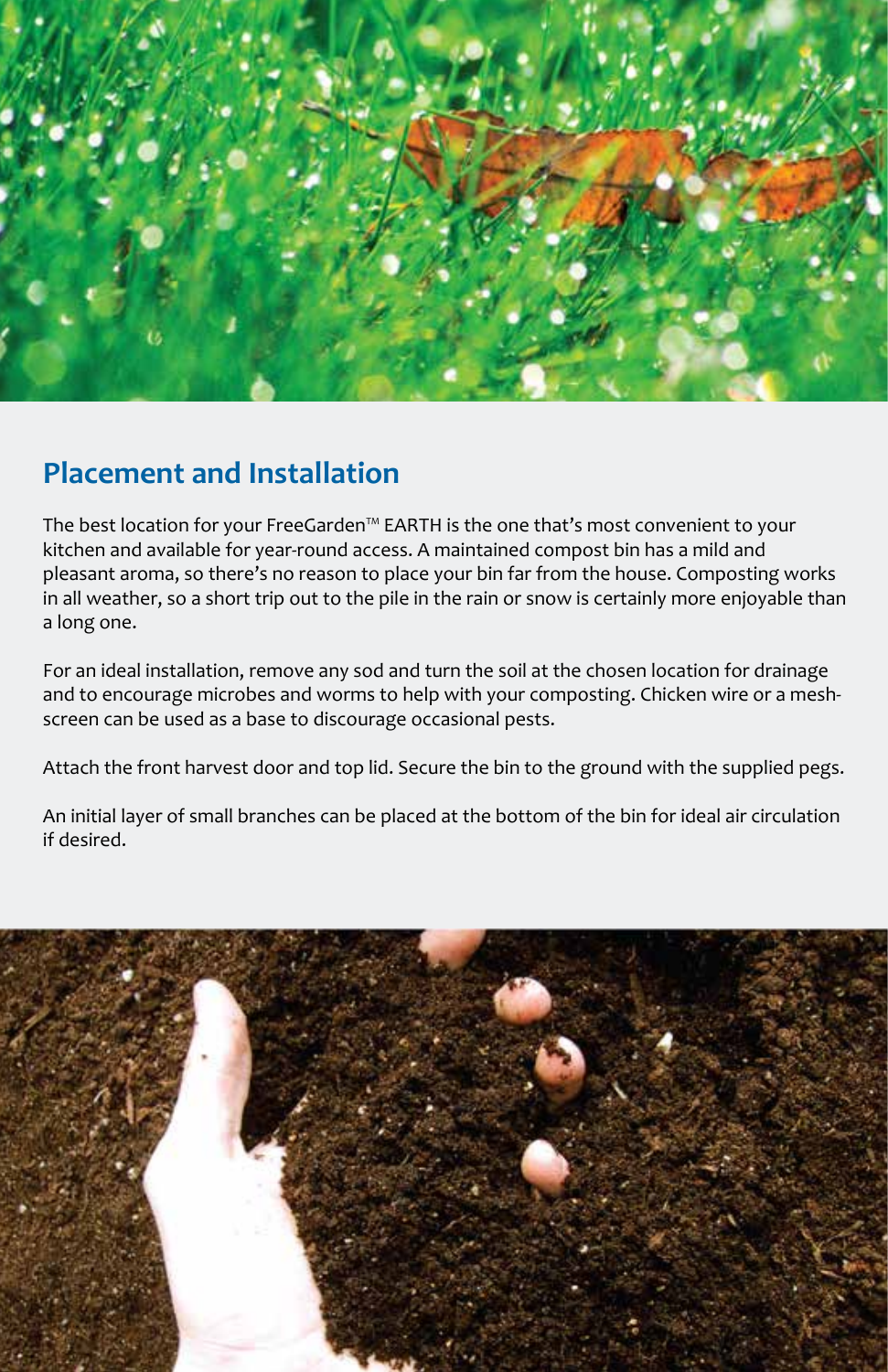### **Adding Material**

The composting process needs a mix of 'green' (nitrogen-rich) and 'brown' (carbon-rich) organic materials plus air and water. The FreeGarden™ EARTH is well-ventilated for air circulation. In ideal conditions, all you need to add is organic materials from your kitchen and yard, and sometimes a little moisture as necessary.

### **From the House**

Keep a pail or container handy in the kitchen to collect plate scrapings, fruit and vegetable peelings, and spoiled foods. A composting specific container like the FreeGarden™ kitchen is ideal, because it seals in odors, is easy to clean, durable, and easy to open and close. Its size also encourages emptying at ideal intervals.

The kitchen container can be lined with recycled newspaper or paper towel to help make it quick and easy to empty and clean. (Small amounts of paper like this are fine to go in your FreeGarden™ EARTH.)

IMPORTANT: Chop materials into small pieces so they will compost more efficiently.

### **From the Yard**

Many gardeners like to keep bags of leaves or piles of yard scraps drying nearby for use as 'browns' or carbons in their compost bin. Materials should be added in 'green' and 'brown' layers. Kitchen 'greens' are always in abundant supply, but it takes a little planning to keep a ready supply of dry browns on hand. Don't forget to keep enough browns around for use through the winter months!

Covering food residuals with 'browns' helps keep odors and fruit flies away. This can be dry yard materials, soil, or finished compost.



### **GREENS**

pet hair

Fruit and vegetable peels, cores and scraps; coffee grounds and tea bags; pasta, rice, grains; egg shells



**BROWNS** Paper towels, napkins, tissues, coffee filters; stale breads; human &



Bones, meat, fish & seafood; dairy products; fats & oils; pet waste; coal or treated wood ash; large, unchopped materials



### **GREENS**

Flowers & unused vegetables; plant & hedge trimmings; small amounts of grass

### **BROWNS**

Dried leaves, hay, straw; twigs & chipped wood; most dried weeds and small amounts of dried grass



Excessive grass; weeds that have gone to seed; diseased plants and leaves; damaging weeds like crabgrass; charcoal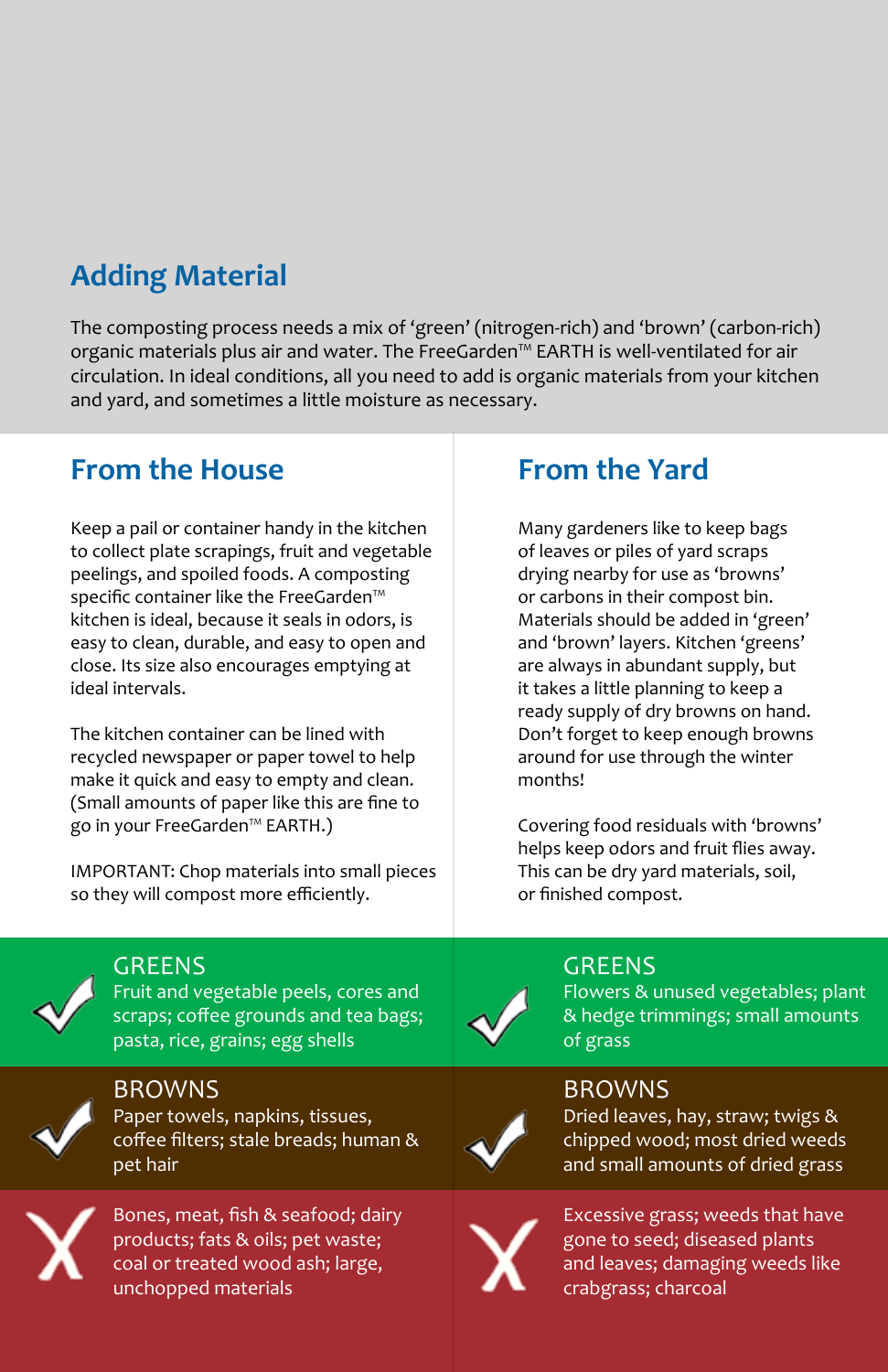**Harvested rainwater is ideal to**<br>Harvested rainwater is ideal to moisten your compost pile.<br>moisten your compost pile.<br>you don't already have a rain bar<br>you <sub>vi</sub>sit www.enviroworr the... Harvested rain composed a rain barrel,<br>
moisten your composed a rain barrel,<br>
moisten and discover the<br>
If you don't amd discover the wisit wand discover the FreeGarden™ RAIN. RECYCLE!

### **Moisten**

Add rainwater, old coffee, or other non-dairy/non-oil liquid to keep the pile moist, but not too wet – the pile's ideal moisture is like a wrung-out sponge. If the pile gets too wet, simply add more browns and mix. If too dry, add moisture and cover.

### **Mix and Maintain**

Compost needs air. Every 2-3 weeks, before adding new material, mix the pile with a compost turner (like the FreeGarden™ FORK), pitchfork, or other garden tool. Garden stakes, pipes, or even simple holes poked with a broom handle can also help allow air into the pile. An unmixed pile will compost very slowly and may create an unpleasant smell.

Compost needs water. Keep the pile about as moist as a well-wrung sponge. Don't forget to try to recycle and use harvested rainwater or leftover (non-dairy!) beverages.

|  | <b>Harvest and Usage</b> |
|--|--------------------------|
|  |                          |

After 8 to 12 weeks, slide up the harvest door and remove finished compost as needed. Finished compost is dark brown and has a rich earthy smell. New materials can be continually added to the top of the FreeGarden™ EARTH (year-round) as the finished compost settles to the bottom for harvesting.

Finished compost can be used in many ways. High in nutrients, it can be applied as desired to gardens, houseplants, hedges, and bushes.

You may wish to screen or sift your compost through wire mesh. The woody leftovers or uncomposted materials can be used as mulch or composted again.

Sifted compost can be used as potting mix and for starting seeds and plants. Sifted compost is also an excellent top dressing for lawns.

Mulching around trees is an excellent use of finished compost. It's most effective to mulch under the tree's drip line, not right next to the trunk.

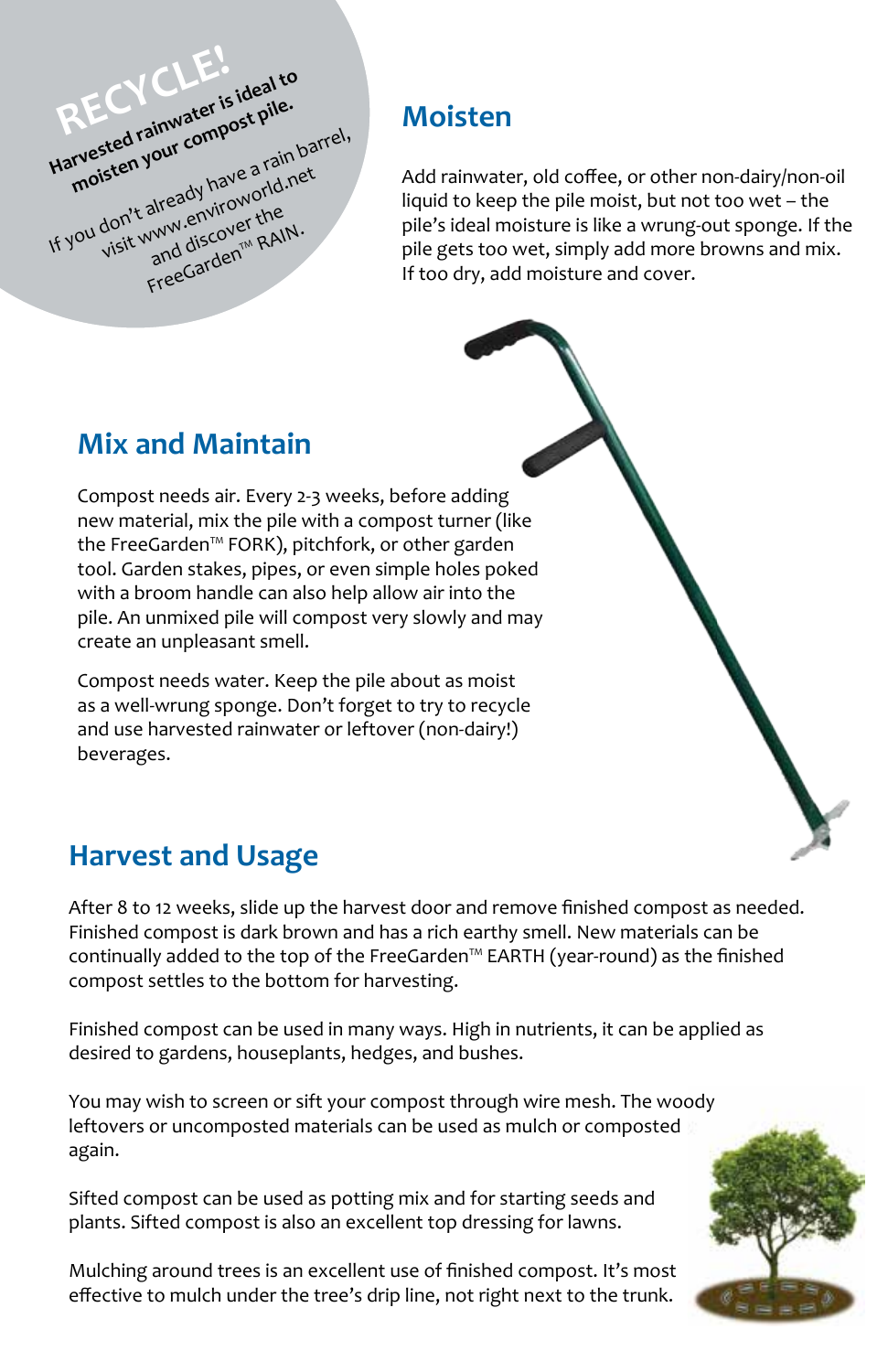

### **Troubleshooting**

Backyard composting is usually simple and problem-free, though there can be the occasional glitch. Here are some common problems and simple resolutions.

### **Bad Smell**

-not enough air -too wet -too many greens -too much food waste Mix in dry browns. Turn the compost to add air. Add some untreated wood ashes, sawdust, or shredded newspaper. If drainage is a problem, building a plank floor can help. If it smells like rotten eggs, turn the pile for several consecutive days until the smell is gone, and top the pile with soil or finished compost.

### **Pests and Insects**

-food residuals exposed -bin unprotected

Ensure the lid is closed and locked after adding and mixing materials. Always completely cover food residuals with a layer of browns, soil, or finished compost. Be careful fats, oils, meats, seafood and dairy are excluded. A fine wire mesh under the compost bin will discourage vermin if necessary.

### **Slow Composting**

-not enough greens -not enough air -not enough moisture Add more greens, mix thoroughly, and ensure the pile is moist.